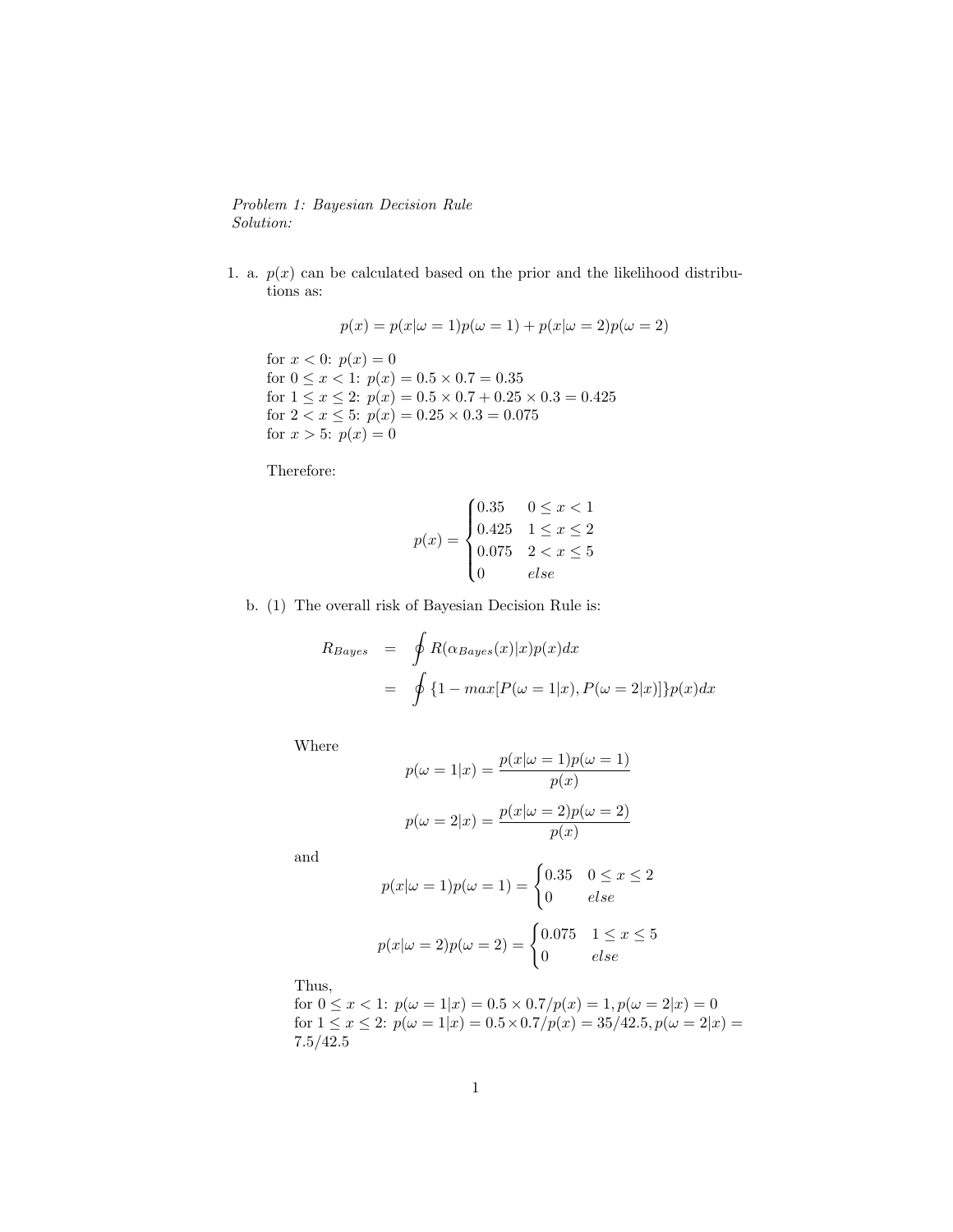for  $2 < x \leq 5$ :  $p(\omega = 1|x) = 0, p(\omega = 2|x) = 1$ 

Therefore, according to  $f(x)$  calculated in the previous problem, we can have the overall risk as:

$$
R_{Bayes} = \int_0^1 0 \times p(x) dx + \int_1^2 \{1 - p(\omega = 1|x)\} p(x) dx + \int_2^5 0 \times p(x) dx
$$
  
= 
$$
\int_1^2 (7.5/42.5 \times 0.425) dx
$$
  
= 0.075

(2) Similarly, the overall risk for the Maximize Prior based Decision Rule is:

$$
R_p = \oint R(\alpha_p(x)|x)p(x)dx
$$

Where

$$
\alpha_p(x) = \arg\max_{\omega} p(\omega) = 1
$$

Then,

$$
R_p = \oint R(\omega = 1|x)p(x)dx
$$
  
= 
$$
\oint p(\omega = 2|x)p(x)dx
$$
  
= 
$$
\oint p(x|\omega = 2) \times p(\omega = 2)dx
$$
  
= 
$$
\int_1^5 0.25 \times 0.3dx
$$
  
= 0.3

(3) The overall risk for the Maximize Likelihood based Decision Rule is:

$$
R_L = \oint R(\alpha_L(x)|x)p(x)dx
$$

Where

$$
\alpha_L(x) = \argmax_{\omega} p(x|\omega) = \begin{cases} 1 & 0 \le x \le 2 \\ 2 & 2 < x \le 5 \end{cases}
$$

Thus,

$$
R_L = \int_0^2 p(\omega = 2|x)p(x)dx + \int_2^5 p(\omega = 1|x)p(x)dx
$$
  
= 
$$
\int_1^2 0.25 \times 0.3 dx
$$
  
= 0.075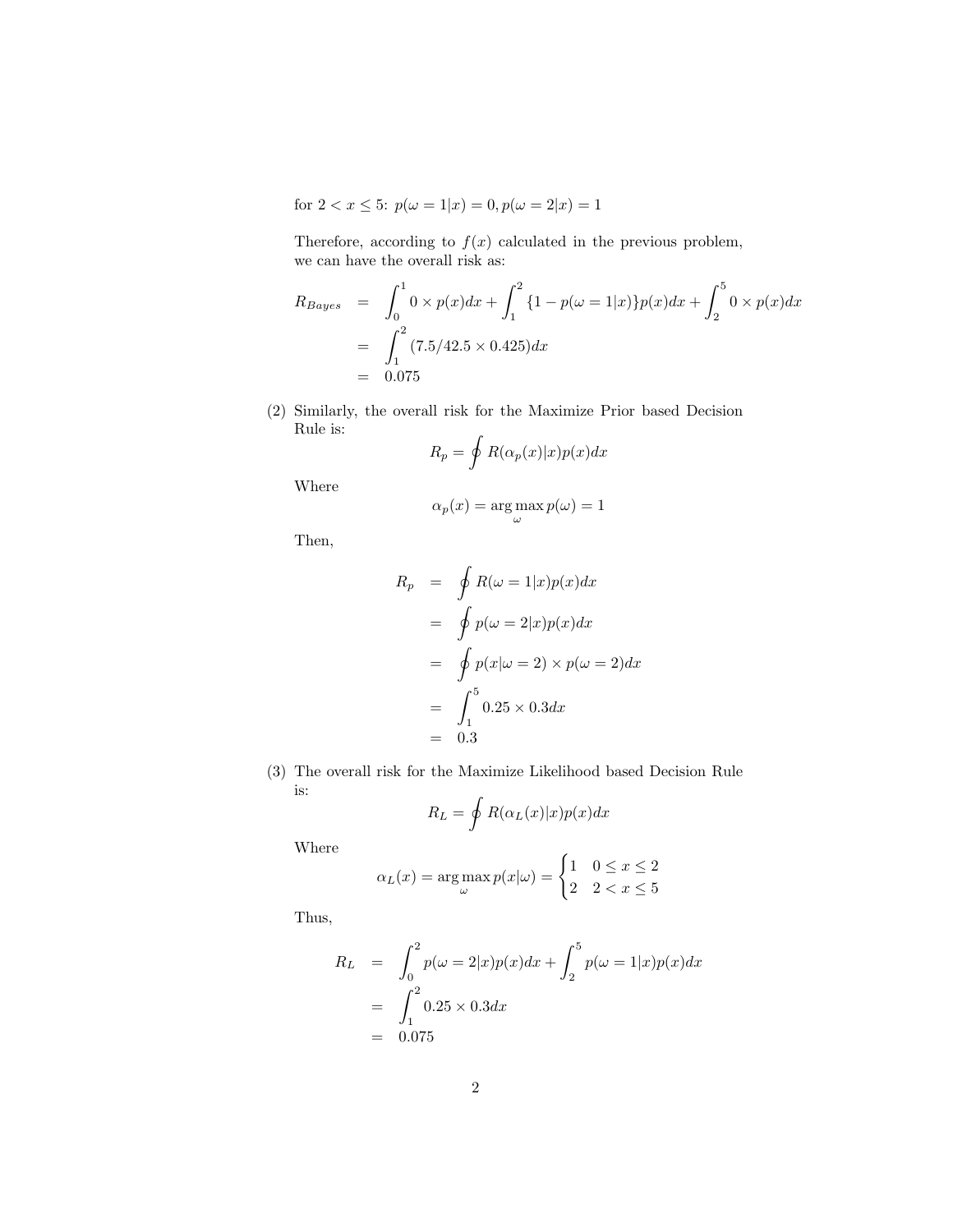- c. Both Bayesian Decision Rule and the Maximize Likelihood Decision Rule achieve the smallest overall risk, while the Maximize Prior Decision Rule has the largest overall risk.
- 2. The overall risk for Bayesian Decision Rule can be calculated as:

$$
R_{Bayes} = \oint R(\alpha_{Bayes}(x)|x)p(x)dx
$$
  
= 
$$
\oint \{1 - max[P(\omega = j|x)|j = 1, ..., K]\}p(x)dx
$$

For simplicity, the class with max posterior probability is noted as  $\omega_m a x$ and we can rewrite the overall risk as:

$$
R_{Bayes} = \oint (1 - P(\omega_{max}|x))p(x)dx
$$

For any decision rule, the overall risk can be calculated as:

$$
R^* = \oint R(\alpha(x)|x)p(x)dx
$$
  
\n
$$
= \oint \left\{ \sum_j \left[ P(\omega^*(x) \neq \omega_j | x) P(\omega_j | x) \right] \right\} p(x)dx
$$
  
\n
$$
= \oint \left\{ \sum_j \left[ (1 - P(\omega^*(x) = \omega_j | x)) P(\omega_j | x) \right] \right\} p(x)dx
$$
  
\n
$$
= \oint \left\{ 1 - \sum_j \left[ P(\omega^*(x) = \omega_j | x) P(\omega_j | x) \right] \right\} p(x)dx
$$

where  $\omega^*(x) = \alpha(x)$ .

Proving  $R_{Bayes} \geq R^*$ P under any distribution of  $x$  is equivalent to proving  $j [P(\omega^*(x) = \omega_j | x) P(\omega_j | x)] \le P(\omega_{max} | x)$ :

$$
\sum_{j} [P(\omega^*(x) = \omega_j | x) P(\omega_j | x)] \le \sum_{j} [P(\omega^*(x) = \omega_j | x) P(\omega_{max} | x)] = P(\omega_{max} | x)
$$

Thus proved that, Bayesian Decision Rule can always achieve the minimum overall risk.

## Problem 2: Bayesian Reasoning

1. We would like to choose the cup which has the largest probability of having coffee in it. After the greeter opens cup  $C$ , there are only two cups  $A$  and B left. We can calculate the probability of having coffee in each cup and choose the larger one. The problem can be formulated as: Random variables  $X = D_A, D_B, D_C$